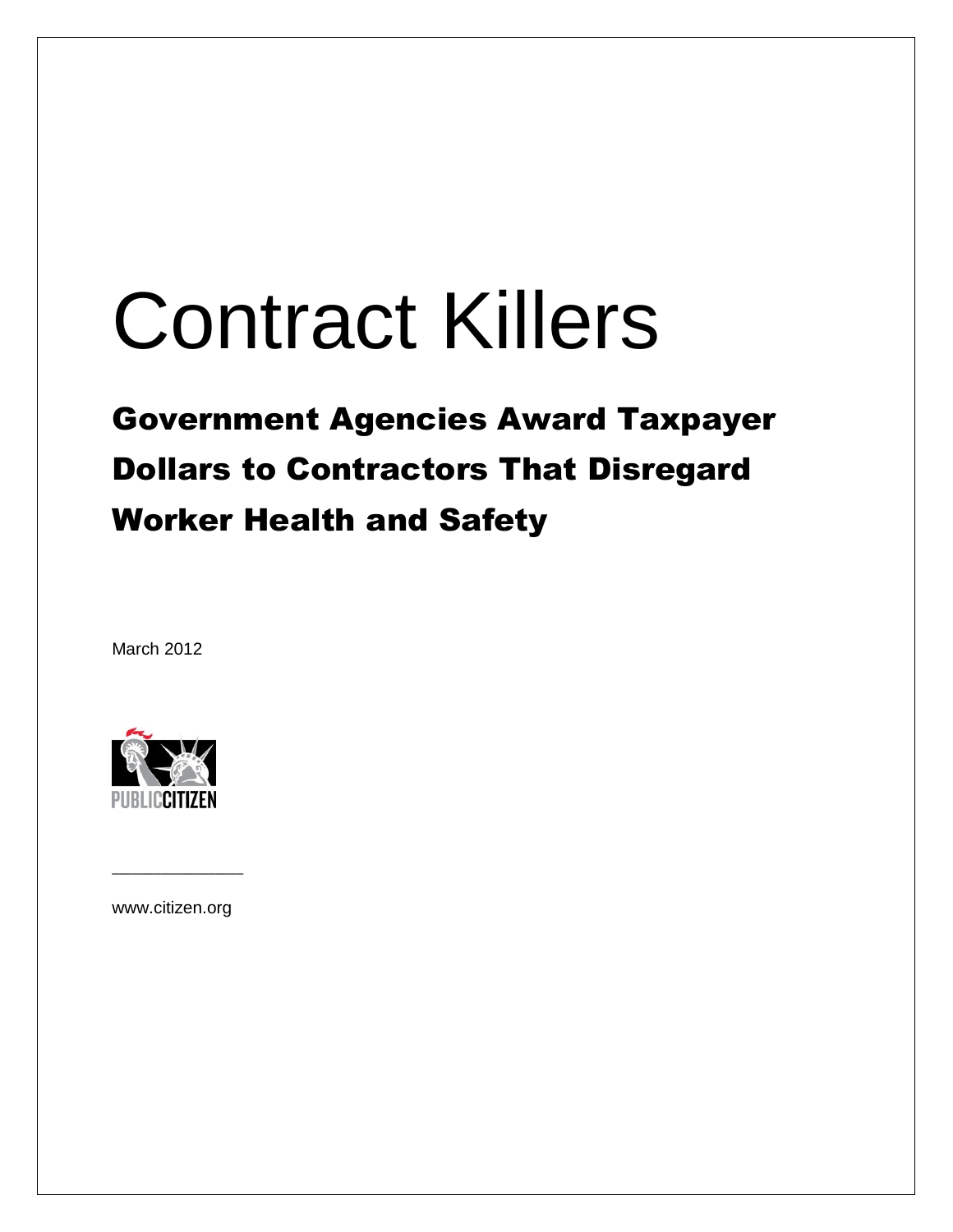#### **Acknowledgments**

This report was written by Justin Feldman, worker health and safety advocate for Public Citizen's Congress Watch division.

#### **About Public Citizen**

Public Citizen is a national non-profit organization with more than 250,000 members and supporters. We represent consumer interests through lobbying, litigation, administrative advocacy, research, and public education on a broad range of issues including consumer rights in the marketplace, product safety, financial regulation, safe and affordable health care, campaign finance reform and government ethics, fair trade, climate change, and corporate and government accountability.



Public Citizen's Congress Watch 215 Pennsylvania Ave. S.E. Washington, D.C. 20003 P: 202-546-4996 F: 202-547-7392

[http://www.citizen.org](http://www.citizen.org/) ©2012 Public Citizen. All rights reserved.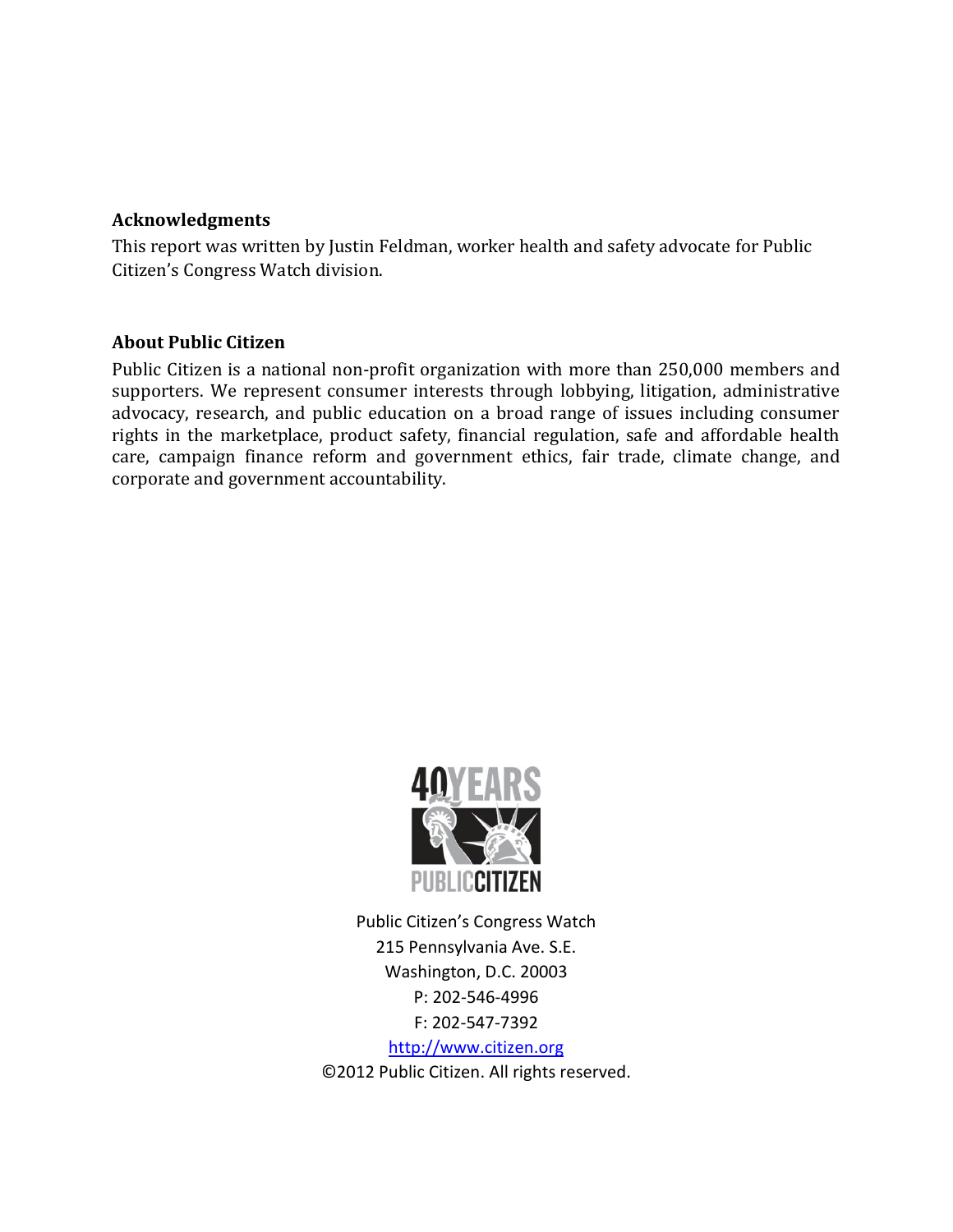#### **Introduction: Governments Award Contracts to Unsafe Companies**

Taxpayer dollars should reward only those companies that safeguard their employees from dangerous work conditions. Yet throughout the United States, government agencies at the state, local, and federal levels award contracts for bridge repair, sewer installation, school renovation, and other construction projects to irresponsible companies that endanger their employees' lives. When government agencies fail to properly assess construction companies' health and safety performance, the results can be both deadly and expensive.

Construction is a dangerous business that accounts for more fatal injuries than any other industry. Workers are exposed to heavy machinery, speeding traffic, and toxic chemicals like asbestos. In 2010 alone, 751 construction workers died on the job. <sup>1</sup> Construction companies reported an additional 230,000 cases of serious, non-fatal injury to the federal government that same year. <sup>2</sup> But these figures merely represent the tip of the iceberg: many injuries are never reported, <sup>3</sup> and the official statistics do not include many cases of work-related cancers, lead poisoning, or most other occupational illnesses.

Nearly all occupational injuries, illnesses, and fatalities among construction workers are preventable. Over the past few decades, increased regulation and knowledge of worker health and safety has resulted in declines in injury and fatality rates. But progress has stalled in recent years. Fatality rates in construction have not changed significantly over the past decade.<sup>4</sup> There are still plenty of employers who treat their workers as expendable and fail to implement basic safeguards.

While the Occupational Safety and Health Administration (OSHA) can fine irresponsible employers, the agency has never been given enough power to truly deter scofflaws. A construction company may go years without an inspection. When workplaces are inspected, OSHA fines are often so low that employers factor the penalties into their cost of doing business instead of correcting hazards. <sup>5</sup> Construction workers and the families who depend on them need more protection than OSHA can offer by itself.

One form of additional protection should come in the form of federal and state laws that would require government agencies to reject bids for construction contracts from a company that does not take basic health and safety precautions, such as developing injury

l

<sup>1</sup> Bureau of Labor Statistics, *Census of Fatal Occupational Injuries* (2010).

<sup>2</sup> Bureau of Labor Statistics, *Occupational Injuries and Illnesses: Industry Data* (2010).

<sup>3</sup> Xiuen Sue Dong, et al., *Injury underreporting among small establishments in the construction industry*, 54 AMERICAN JOURNAL OF INDUSTRIAL HYGIENE 339-349 (2011).

<sup>4</sup> Bureau of Labor Statistics, *Census of Fatal Occupational Injuries: Fatality Rates* (2001 - 2010).

<sup>5</sup> David Weil, *Assessing OSHA performance: New evidence from the construction industry*, 20 JOURNAL OF POLICY ANALYSIS AND MANAGEMENT 651 (2001).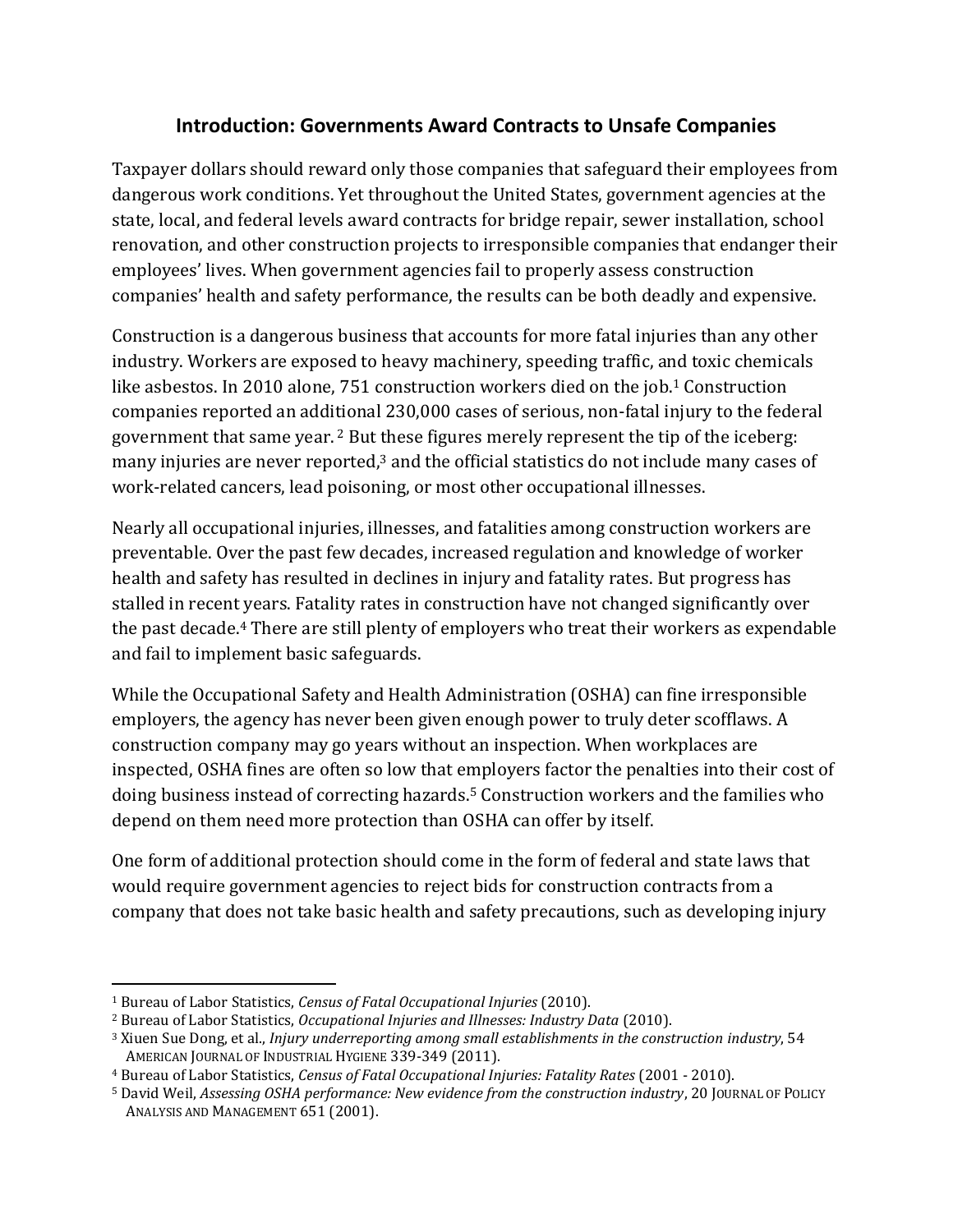prevention plans, providing worker training, and maintaining personnel practices that protect whistleblowers.

Simply by using taxpayer dollars more prudently, federal, state, and local government agencies can play an important role in protecting construction workers. Money from state and local governments accounted for a third of all construction spending during 2011; federal spending accounted for an additional 4 percent.<sup>6</sup> By leveraging their considerable purchasing power, government agencies can raise the bar for health and safety performance across the entire construction industry. The agencies can assess companies by having them disclose



past OSHA violations and by having them complete a checklist evaluating each company's use of written health and safety plans, employee training, whistleblower protections and other practices. The agencies should only award contract to companies that meet a basic level of health and safety competency.

#### **I. Existing Policies Allow Unsafe Companies to Win Contracts**

Throughout the United States, there are very few jurisdictions that require construction companies to meet minimum standards for health and safety practices. When agencies do conduct health and safety assessments, the reviews are often inadequate, depending upon unreliable information such as workers' compensation rates or injury incidence rates. This system rewards bad employers that produce better numbers because they prevent their employees from reporting injuries or accessing workers compensation.<sup>7</sup> Additionally,

l <sup>6</sup> U.S. Census Bureau, *Construction Spending* (2011).

<sup>7</sup> Underreporting of injury and illness is a widespread problem in the construction industry. One study found that small construction companies failed to report 40% of injuries for white workers and a staggering 75% of injuries for Latino workers. See Xiuen Sue Dong, et al., *Injury underreporting among small establishments in the construction industry*, 54 AMERICAN JOURNAL OF INDUSTRIAL HYGIENE 339-349 (2011). Practices that discourage injured workers' use of workers compensation are also widespread, particularly among low-wage immigrant workers. Though quantitative data are not available for the construction industry, a study of urban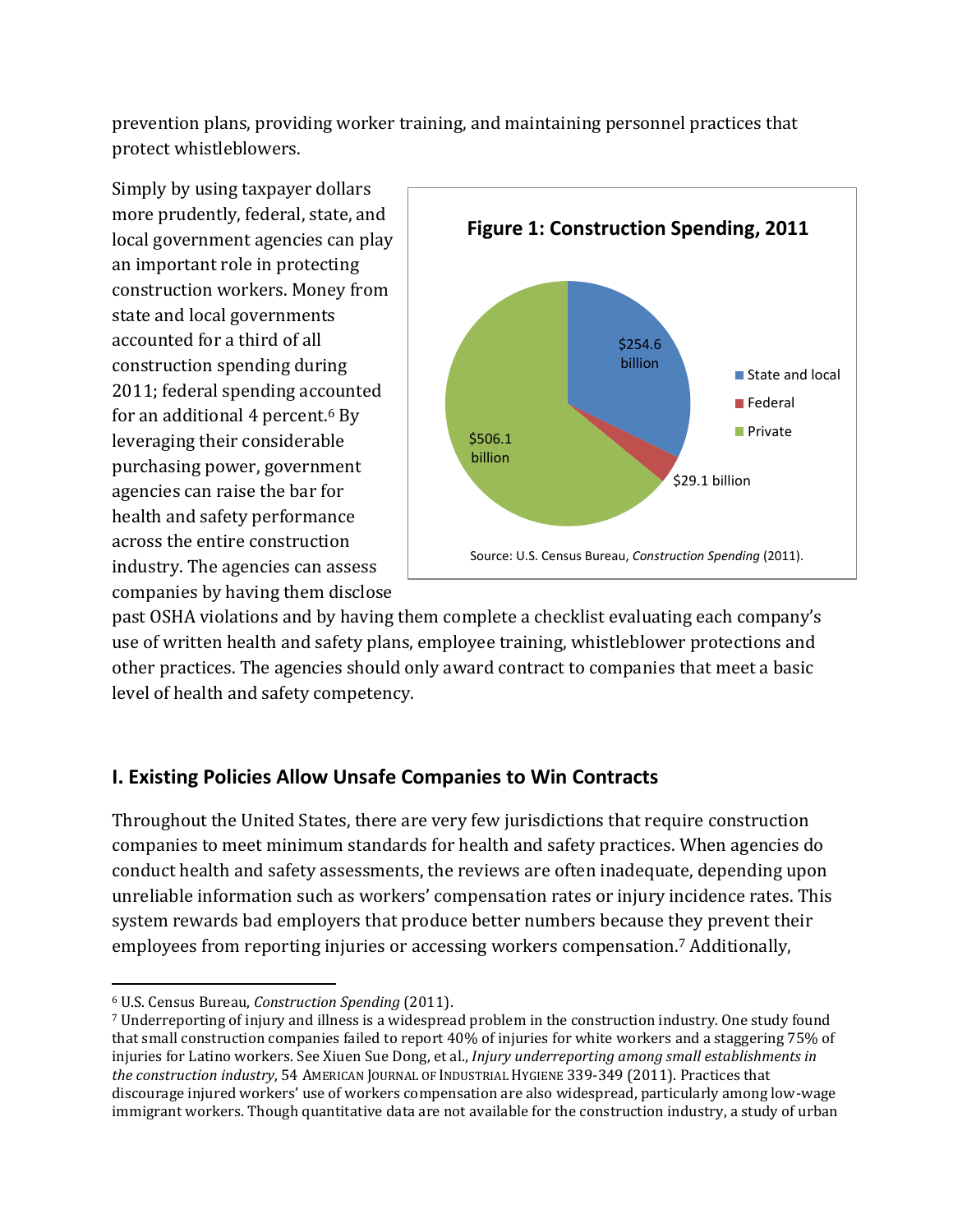injury and workers compensation rates are "lagging indicators" – they describe a company's history but ignore practices that may or may not be in place to protect workers on the next project.

Even when public agencies assess contractor health and safety, they do so based on internal policies rather than statutory requirements. There are very few jurisdictions with laws mandating contractor safety reviews.<sup>8</sup> As a result, requirements can vary widely between agencies. An agency may even bend the rules as it pleases by allowing unsafe companies to bid on contracts anyway, as in the case of Xcel Energy Cabin Creek disaster cited below.

# **II. Inadequate Assessment of Contractors Can Result in Disaster**

When government agencies award construction contracts to companies that disregard worker health and safety, the results can be disastrous. Unfortunately, such incidents are all too common throughout the United States. The following synopses are cases in which government agencies hired construction companies with demonstrated health and safety problems.

#### **1. The RPI Coating, Inc. Bridge Incidents and Power Plant Explosion**

RPI Coating, Inc., also known as Robinson Prezioso, Inc., is a California-based painting company that works as a contractor on heavy construction, often on publicly financed projects. As of 2007, it was one of the largest specialty painting companies in the United States, with 275 employees and \$13.5 million in annual sales.<sup>9</sup> The corporation has a long history of safety violations, which have resulted in severe harm to workers, passersby, and the environment. Despite its record, government agencies and public utilities continued to allow the company to work on their projects for decades.

RPI Coating first attracted public attention in 2000, when state public health officials in California announced that they had identified nine cases of lead poisoning among bridge workers, six of whom were employed by RPI on a project to earthquake-proof the Bay Bridge connecting San Francisco to Oakland, which, like many bridges, was coated with lead paint.<sup>10</sup> The bridge retrofit was a five-year venture costing \$170 million and financed

 $\overline{a}$ 

low-wage workers in a variety of industries found that only 8% of those seriously injured on the job eventually received workers' compensation. See Annette Burnhardt, et al., *Broken Laws, Unprotected Workers: Violations of Employment and Labor Laws in America's Cities* (2009). Available online at http://www.unprotectedworkers.org/brokenlaws.

<sup>8</sup> Fairfax County, Virginia is one such jurisdiction. The county's Construction Safety Resolution, passed in 2003, disqualifies companies with certain OSHA violations from bidding on public construction contracts. <sup>9</sup> US Chemical Safety and Hazard Investigation Board, *Investigation Report: Xcel Energy Hydroelectric Plant Penstock Fire* (2010).

<sup>10</sup> Janet Wells, "Lead Poisoning Found in Nine Bridge Workers", San Francisco Chronicle (Oct. 10, 2000).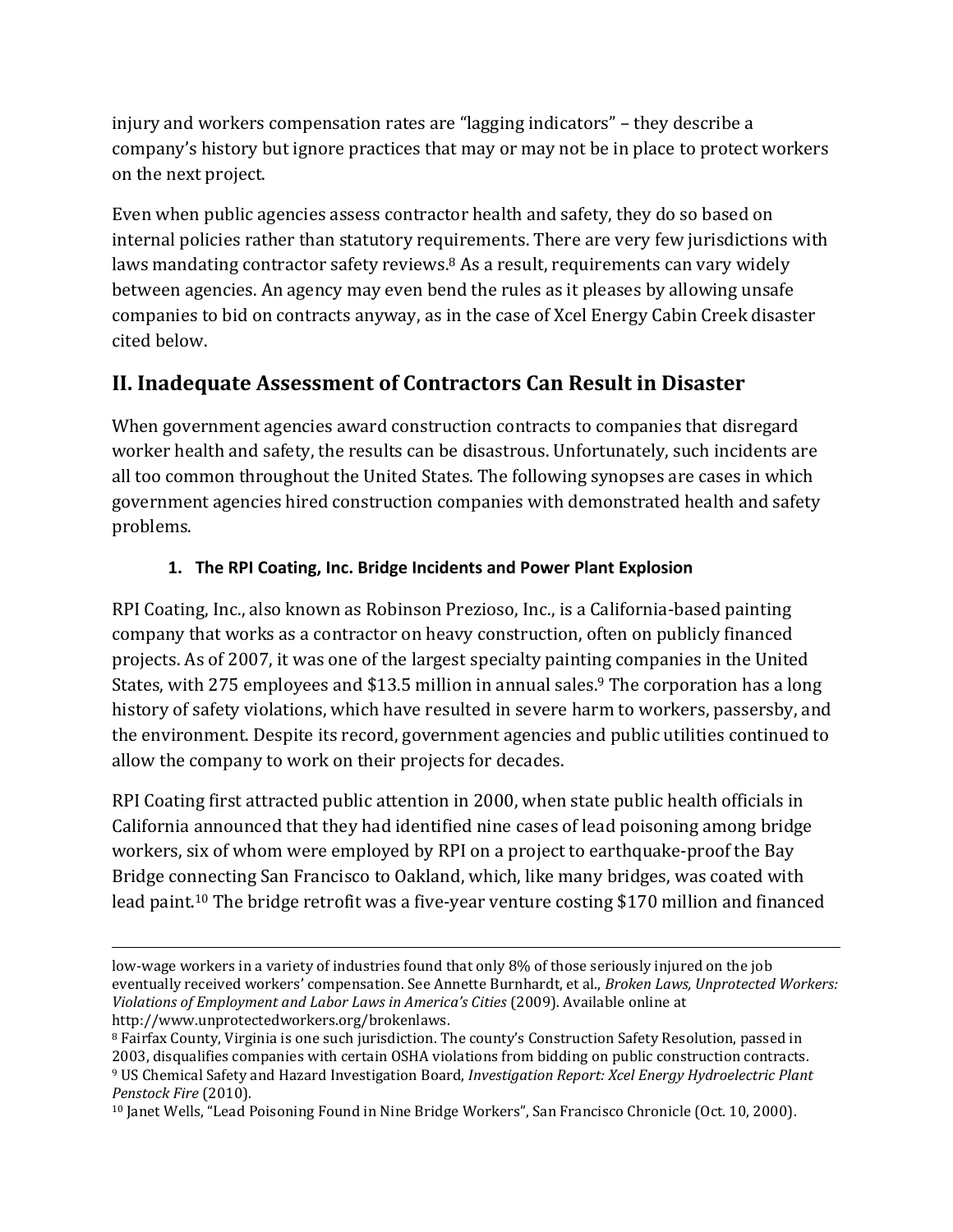by the California Department of Transportation. One RPI employee's blood lead level was among the highest ever reported in the state, and he suffered serious health problems as a result.<sup>11</sup> Removing lead paint requires a high level of attention to occupational health controls to prevent worker exposure. RPI was cited for failing to provide proper respirators; in comments to the press, the company denied it had a legal responsibility to protect its employees, and instead blamed the worker for using his own respirator.<sup>12</sup>

Still working on the Bay Bridge, RPI Coating stayed in the news over the next two years. In February 2001, RPI worker James Clemons was seriously injured after falling 80 feet off a scaffold.<sup>13</sup> In September of 2001, RPI Coating scaffolding fell onto the roadway and killed Anthony Menolascino, a motorist passing over the bridge.<sup>14</sup> In January of 2002, an 18,000 pound scaffold collapsed, killing Darryl Clemons, James Clemons's son, and injuring three of his co-workers.<sup>15</sup> By 2002, OSHA had cited RPI Coating multiple times for its work on the bridge. The citations prompted a spokesman from California's state OSHA to express concern over the company, saying, "For the size of this project, it's not unusual to find violations – but it is unusual to see the types of accidents and fatalities that we've seen."<sup>16</sup> The safety incidents caused multiple delays on the bridge retrofit project.

In addition to the incidents connected to worker safety on the Bay Bridge, RPI Coating was also cited for improper handling of hazardous waste while working as a contractor for the US Navy in Hawai'i in August, 2001.<sup>17</sup> Again in 2006, the company was cited for illegal disposal of toxic waste in connection with the Bay Bridge.<sup>18</sup>

Despite its performance on the Bay Bridge, RPI Coating continued win contracts, and even performed work for the US Air Force in 2005.<sup>19</sup> The company's worst disaster would not occur until 2007, while performing work for public utility Xcel Energy at a hydroelectric plant in Georgetown, Colorado. Xcel Energy needed to recoat the plant's penstock – a gigantic structure that controls water intake to the plant's electricity-generating turbine.

While owned by a private company, the Georgetown hydroelectric plant was a highly regulated public utility subject to oversight by the Colorado Public Utilities Commission. Nevertheless, there was no legal requirement for Xcel to review its contractors' health and safety performance. Xcel typically conducted such reviews on its own initiative. RPI Coating

 $\overline{\phantom{a}}$ <sup>11</sup> *Ibid.*

<sup>12</sup> *Ibid.*

<sup>13</sup> "Robinson-Prezioso, Inc. Safety Violations", Denver Post (Dec. 3, 2008)*.*

<sup>14</sup> *Ibid.*

<sup>15</sup> Suzanne Herel, "Death Delays Bridge Work", San Francisco Chronicle (Jan. 5, 2002).

<sup>16</sup> *Ibid.*

<sup>17</sup> "Robinson-Prezioso, Inc. Safety Violations", Denver Post (Dec. 3, 2008)*.*

<sup>18</sup> *Ibid.*

<sup>19</sup> US Chemical Safety and Hazard Investigation Board, *Investigation Report: Xcel Energy Hydroelectric Plant Penstock Fire* (2010).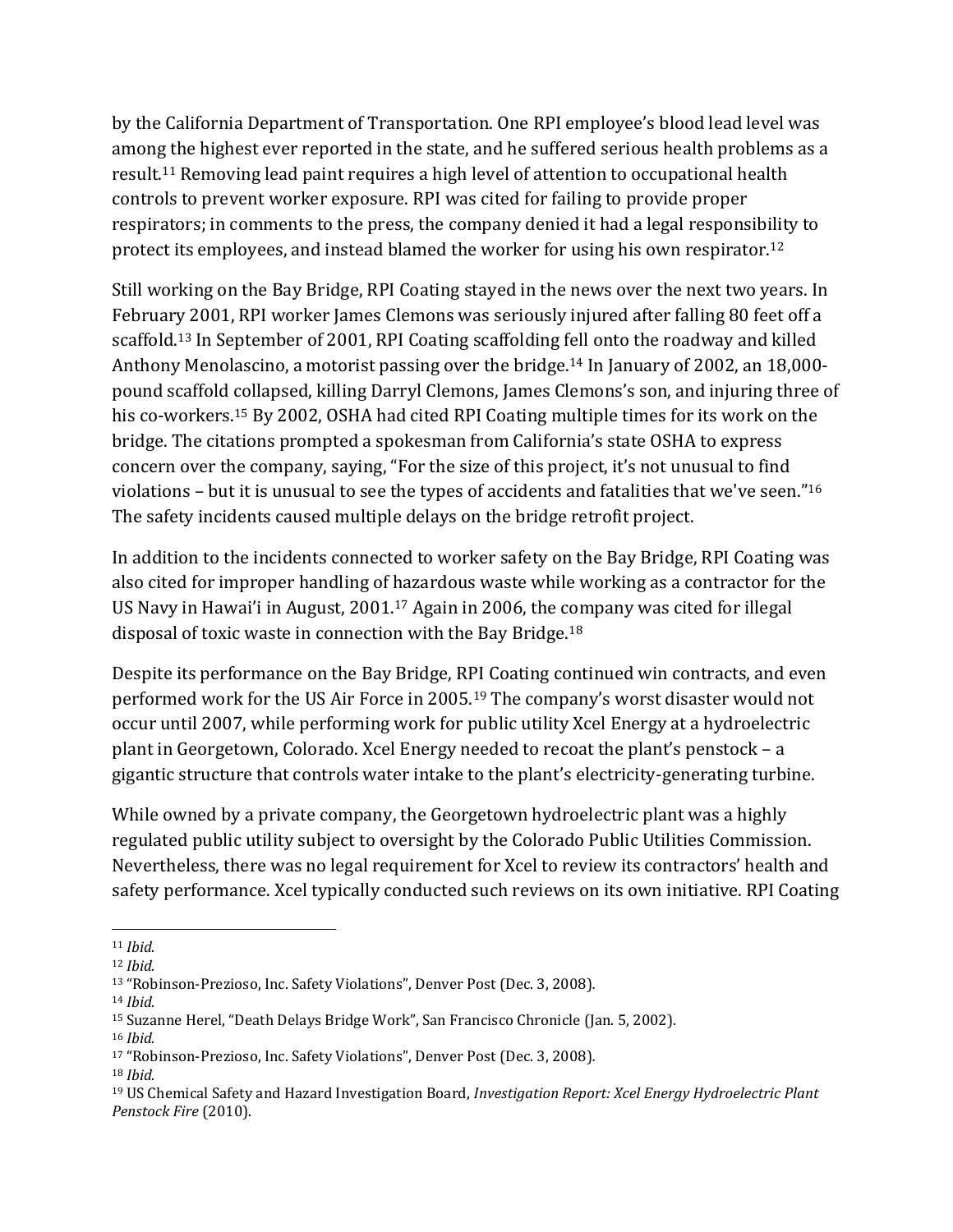scored a zero on the assessment and should have been disqualified under Xcel's review process. <sup>20</sup> But in order to cut costs, Xcel simply waived its prequalification procedures and awarded RPI the contract because it was the lowest bidder.<sup>21</sup>

Early on during the project, RPI employees raised safety concerns because they were made to work in a confined space with fire risks and only one exit.<sup>22</sup> On October 2, 2007, a highly flammable solvent the workers were using ignited, causing a flash fire that trapped workers inside of the penstock.23 After being trapped for forty five minutes, five workers succumbed to smoke inhalation and died.<sup>24</sup> An investigation by the U.S. Chemical Safety Board found that RPI failed to implement basic worker safety measures. <sup>25</sup> Though the federal government rarely brings criminal cases against corporations, it did so against RPI Coating. The corporation pleaded guilty to criminal charges in 2011; it was put on probation for five years and agreed to pay workers and their families a total of \$1.5 million.<sup>26</sup>

#### **2. Triangle Grading and Paving, Inc. Workers Suffocate in Manhole**

Triangle Paving and Grading, Inc. is a North Carolina-based contractor specializing in a variety of heavy construction projects, such as sewer installation and street repair. In 2011, the company won a contract to work on sewers in Durham, North Carolina.

When the City of Durham awarded Triangle Paving and Grading the sewer contract in 2011, the company had a poor safety record. In 1997, one of the company's employees was burned to death after a poorly maintained hydraulic line on the worker's bulldozer ruptured and ignited.<sup>27</sup> Between 1997 and 2011, OSHA cited the company more than 60 times for construction-related safety violations.<sup>28</sup> While performing work on the Fort Bragg military installation, the company was cited for placing workers in a hazardous trench.<sup>29</sup>

But Durham did not conduct an evaluation of Triangle Paving and Grading's health and safety record when it awarded the company a contract for sewer work in June of 2011.<sup>30</sup>

<sup>22</sup> *Ibid.*

<sup>28</sup> *Ibid.*

<sup>29</sup> Charlotte Huffman, "Two men found dead inside manhole in Durham", NBC 17 (June 8, 2011).

<sup>30</sup> Charlotte Huffman, "NBC-17 Investigates: Inside the Durham Manhole Disaster: How considering safety records in bid process protects workers", NBC 17 (Jul. 13, 2011).

 $\overline{\phantom{a}}$ <sup>20</sup> *Ibid.*

<sup>21</sup> *Ibid.*

<sup>23</sup> *Ibid.*

<sup>24</sup> *Ibid.*

<sup>25</sup> *Ibid.*

<sup>&</sup>lt;sup>26</sup> John Ingold, "RPI Coating Inc. to pay \$1.55 million in Georgetown power plant deaths", Denver Post (Dec. 19, 2011).

<sup>27</sup>Charlotte Huffman, "Company defends safety record after workers die in Durham manhole", NBC 17 (June 10, 2011).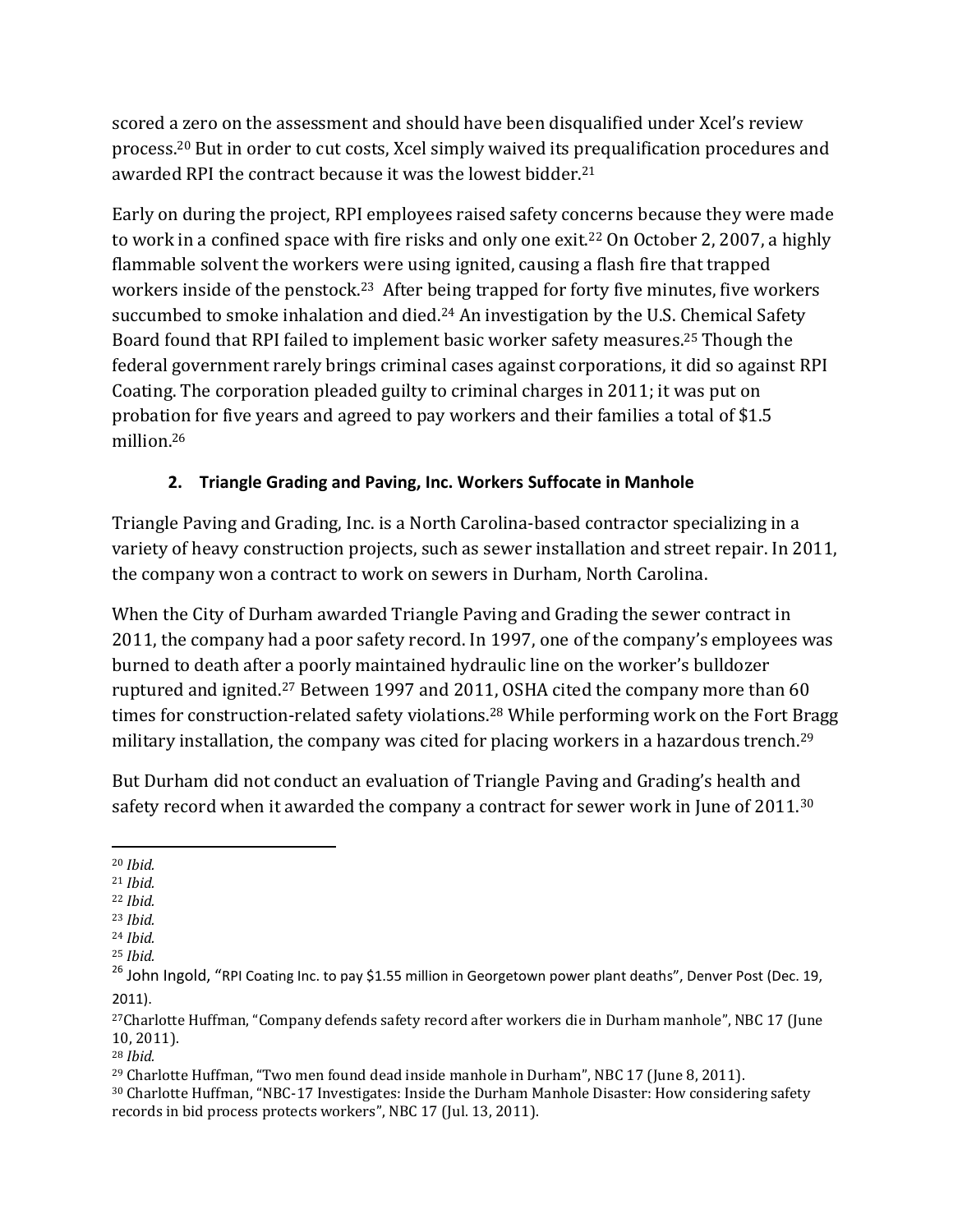During the project, workers Luis Castaneda Gomez and Jesús Martinez Benitez died in a manhole, apparently suffocated by a lack of oxygen in the space.<sup>31</sup> After the death, Gomez's wife told reporters, "Luis didn't want to work for the company… He would say they would force him to do stuff that was dangerous."<sup>32</sup>

Though the investigation is ongoing, Durham's Water Management Director believes the incident occurred because the company failed to provide a gas detector, a harness, and other required safety equipment.<sup>33</sup> The incident caused the project to be delayed 30 days and cost the city \$410,000 in additional spending. 34

Shortly after the Durham sewer project, the North Carolina Department of Transportation awarded Triangle Paving and Grading a \$1.5 million contract resurface streets.<sup>35</sup> A state transportation department representative said his agency could not take the latest OSHA violation into account because the Durham incident was still under investigation.<sup>36</sup> Even discounting the most recent violation, however, the transportation department could have assessed the company's health and safety practices and disqualified the company if it was found unsatisfactory. But there is no legal requirement for the department to do so.

#### **3. Bontrager Excavating Repeatedly Exposes Workers to Trenching Hazards**

In Ohio, Jackson Township awarded a \$1.2 million contract to Bontrager Excavating to install a sewer in 2010.<sup>37</sup> The company had a history of violations related to placing workers in trenches without proper protection from cave-ins. One cave-in incident killed a worker in 1992.<sup>38</sup> After the fatality, Bontrager continued to subject its workers to improperly protected trenches. The company was cited five times for inadequate trenching protection in the five years before Jackson Township awarded the sewer contract.<sup>39</sup> While installing the sewer in the township, the 15-foot trench collapsed, entrapping Scott K. Beatty, a 50-year old construction worker, along with his 24-year-old son Scott Beatty.<sup>40</sup> The son narrowly escaped death – he was injured and buried up to his neck but rescuers

<sup>38</sup> *Ibid.*

 $\overline{a}$ <sup>31</sup> *Ibid*.

<sup>32</sup> *Ibid.*

<sup>33</sup> *Ibid.*

<sup>&</sup>lt;sup>34</sup> Steve Sbraccia, "Durham Council extends contract with Triangle Grading and Paving", NBC 17 (Aug. 1, 2011).

<sup>35</sup> *Steve Sbraccia,* "Durham Representative objects to awarding of new contract to firm involved in manhole accident", NBC 17 (Sept. 1, 2011).

<sup>36</sup> *Ibid.*

<sup>37</sup> Benjamin Duer, "Workers Identified in Trench Collapse", The Repository (Dec. 28, 2010).

<sup>39</sup> Inspection data from OSHA Integrated Management Information System retrieved Mar. 7, 2012.

<sup>40</sup> Benjamin Duer, "Workers Identified in Trench Collapse", The Repository (Dec. 28, 2010).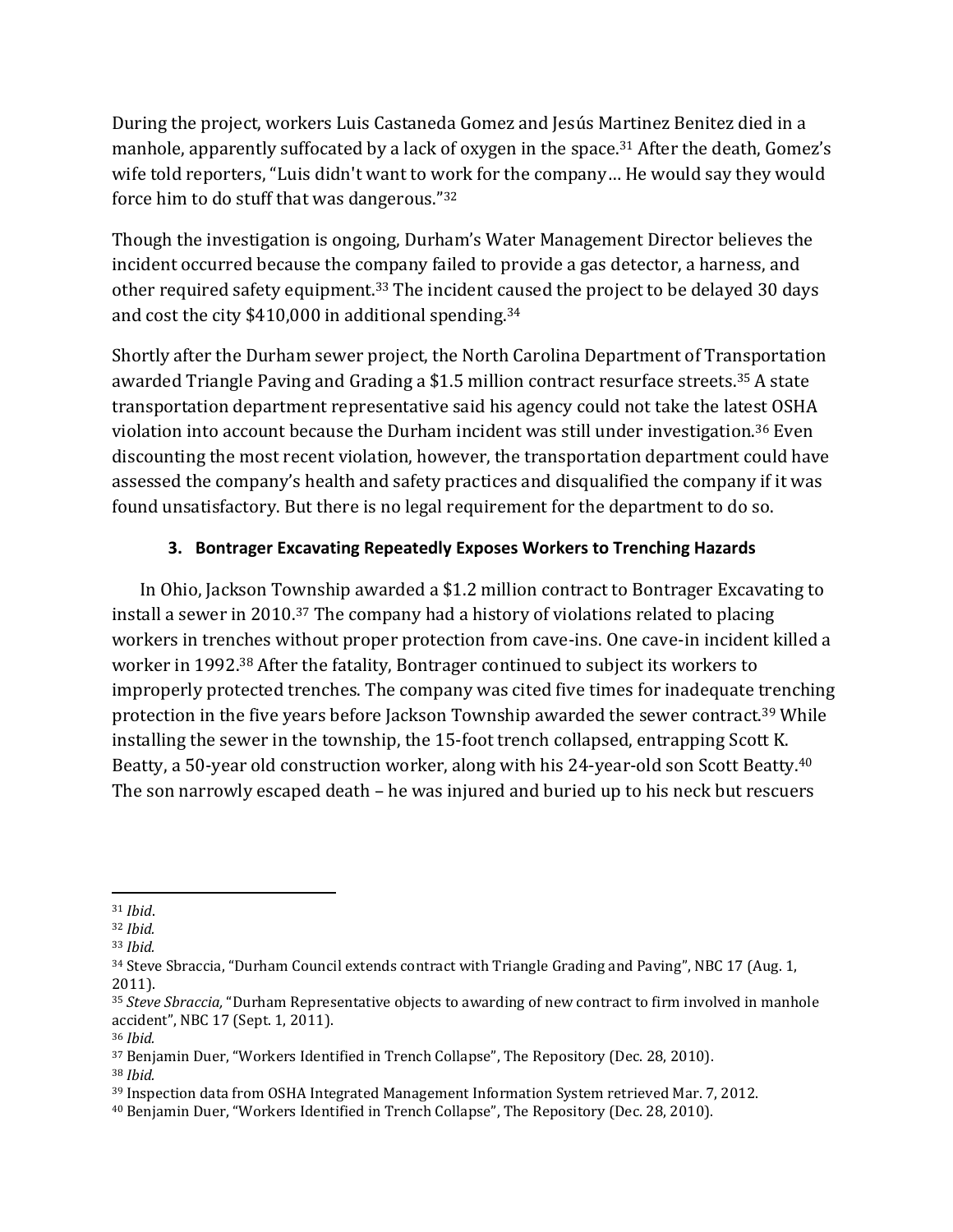were able to remove him. His father was killed, however, after the cave-in buried him entirely.<sup>41</sup>

OSHA proposed nearly \$160,000 in fines and added Bontrager Excavating to its Severe Violators Enforcement Program, a designation assigned to only a handful of companies in the United States that OSHA considers to have the worst safety performance in the United States.<sup>42</sup> Despite the designation, Bontrager continued to win public contracts, including one for a sewer repair job in Canal Fulton, Ohio in late 2011.<sup>43</sup>

#### **4. Company with Scaffolding Violations Awarded Second Contract**

In Maryland, the Maryland Transportation Authority (MdTA) awarded a contract to the Marksmen Company, also known as the M. D. Miller Company, to repair the eastern span of the Chesapeake Bay Bridge in 2009. During the project, a worker was hospitalized with serious injuries after falling 15 feet onto a concrete surface when scaffolding collapsed.<sup>44</sup> The incident triggered an OSHA investigation and the company was cited for three violations, all classified as serious, for failing to follow scaffolding regulations.<sup>45</sup> In June of 2011, OSHA conducted another inspection of Marksmen. The agency again cited Marksmen with a serious violation; its workers were not given harnesses to protect them from falling off scaffolding.46 Nonetheless, later that year the MdTA awarded Marksmen a \$3.7 million contract to repair the western span of the Chesapeake Bay Bridge.<sup>47</sup> MdTA, which does not use any prequalification procedures for its contractors, selected Marksmen because the company offered the lowest bid.<sup>48</sup>

#### **5. Well Digger Worker Dies, Company Hired by Public Water District**

In rural Washington state, a worker died in 2008 when he was pinned by a large steel pipe that fell off the truck in front of him.<sup>49</sup> In response, OSHA fined the employer, Nicholson Drilling, Inc., because the company did not have a written injury and illness prevention plan, nor did it meet the state's general requirements for maintaining a safe construction

 $\overline{a}$ 

<sup>41</sup> *Ibid.*

<sup>42</sup> OSHA, "US Labor Department's OSHA cites Bontrager Excavating in Uniontown, Ohio, after one worker killed, another injured in trench cave-in" (Jun. 20, 2011).

<sup>43</sup> City of Canal Fulton, "City Council Meeting Agenda" (Oct. 4, 2011). Available online at http://www.cityofcanalfulton-oh.gov/uploads/MayorCouncil-20110930180748.pdf.

<sup>44</sup> OSHA, "Accident Investigation Summary: Number 202599221" (2009).

<sup>45</sup> Inspection data from OSHA Integrated Management Information System retrieved Mar. 7, 2012. <sup>46</sup> *Ibid.*

<sup>47</sup> MdTA, "Maryland Transportation Authority Monthly Meeting" (Nov. 30, 2011). Available online at http://www.mdta.maryland.gov/MeetingSchedules/Meeting\_Minutes/MDTA\_Board\_Minutes\_11-30-11.pdf. <sup>48</sup>*Ibid*.

<sup>49</sup> OSHA, "Accident Investigation Summary: Number 202367579" (2008).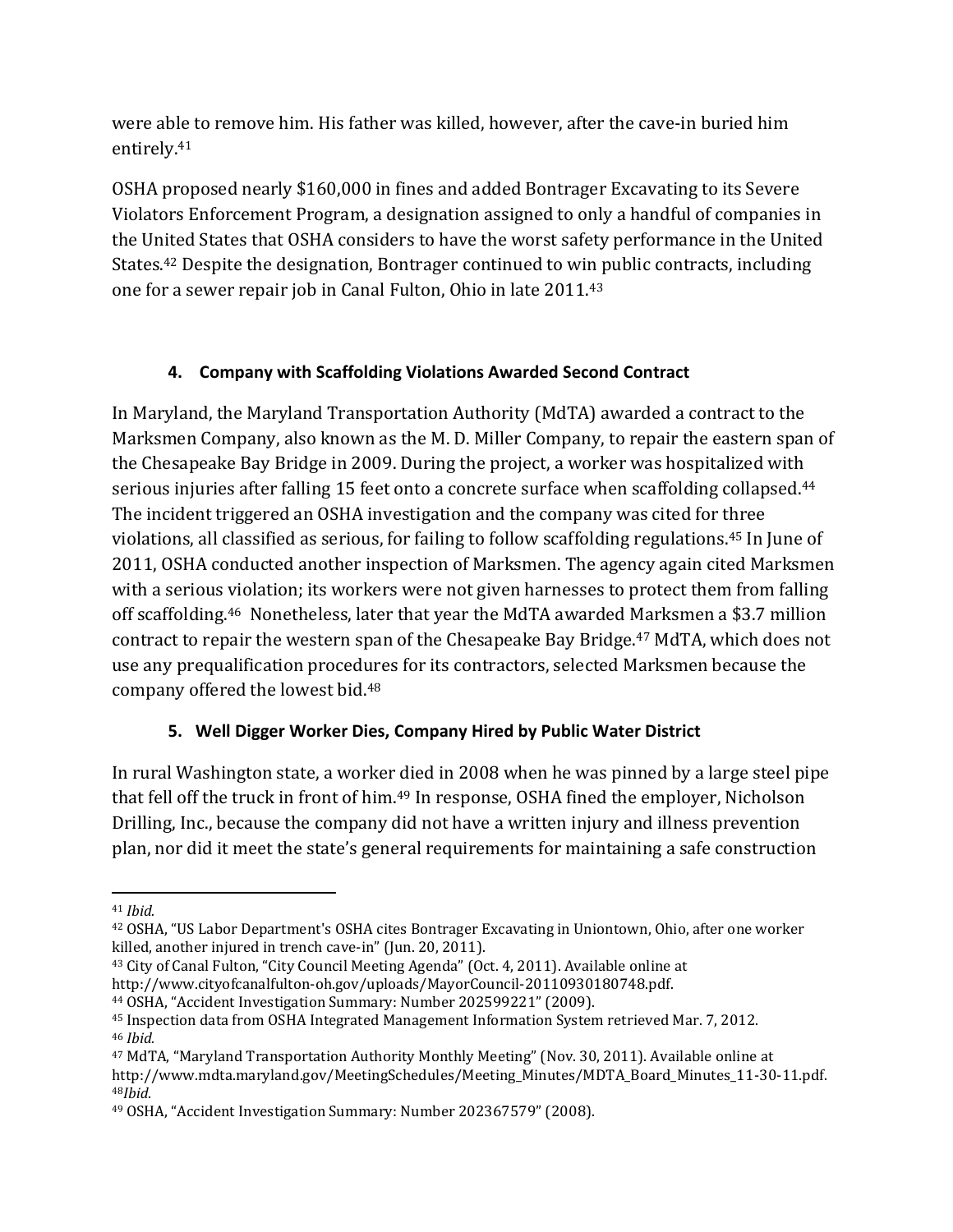site.<sup>50</sup> Nicholson Drilling had also been cited for four violations during a 2005 inspection in which the agency found that the company exposed workers to noise levels that may result in hearing loss.<sup>51</sup> Despite the recent death and spotty health and safety record, the publicly owned West Sound Utility District awarded a \$107,000 contract to Nicholson Drilling in 2009 to deepen a municipal well.<sup>52</sup>

# **III. Recommendations**

Government agencies are not doing enough to prevent taxpayer dollars from going to construction companies with poor health and safety performance. But there are simple steps that agencies can take to assess contractors. There are also measures that OSHA can take to better assist all levels of government to this end.

#### **1. Government Agencies Should Assess Safety Before Allowing Contract Bids**

Many government agencies permit companies to bid on contracts only if they meet certain prequalification requirements. Prequalification procedures typically involve assessment of a company's reputation, finances, and insurance coverage. Agencies should add health and safety criteria to this process, setting a minimum score for health and safety performance and disqualifying contractors that do not meet it.

Before a company is allowed to submit a bid for a construction project, the government agency should require it to disclose past OSHA violations and fill out a checklist detailing current health and safety practices. Using information on the checklist, the agency should award points for management involvement in health and safety, employee training, hazard communication activities, health and safety planning, whistleblower protections, and other practices. If the company has a record of particularly egregious OSHA violations or does not meet the minimum score on the assessment, the agency should deny it prequalification.

The assessment should not evaluate a company's reported injury rates or workers' compensation experience modifiers because, as mentioned above, companies can manipulate those numbers by influencing workers not to report injuries or access workers' compensation. Instead, agencies should rate a company's use of written health and safety plans, practices for communicating hazards to workers, training of employees, involvement of management in health and safety matters, and recent record of OSHA violations. The assessment should also ensure that the company's personnel practices encourage workers

 $\overline{a}$ <sup>50</sup> Inspection data from OSHA Integrated Management Information System retrieved Mar. 7, 2012. <sup>51</sup> *Ibid*.

<sup>52</sup> West Sound Utility District, "Minutes of Regular Meeting of the Board of Commissioners" (Jul. 6, 2009). Available online at http://www.wsud.us/pdf\_documents/WSUD%20MN%20070609.pdf.